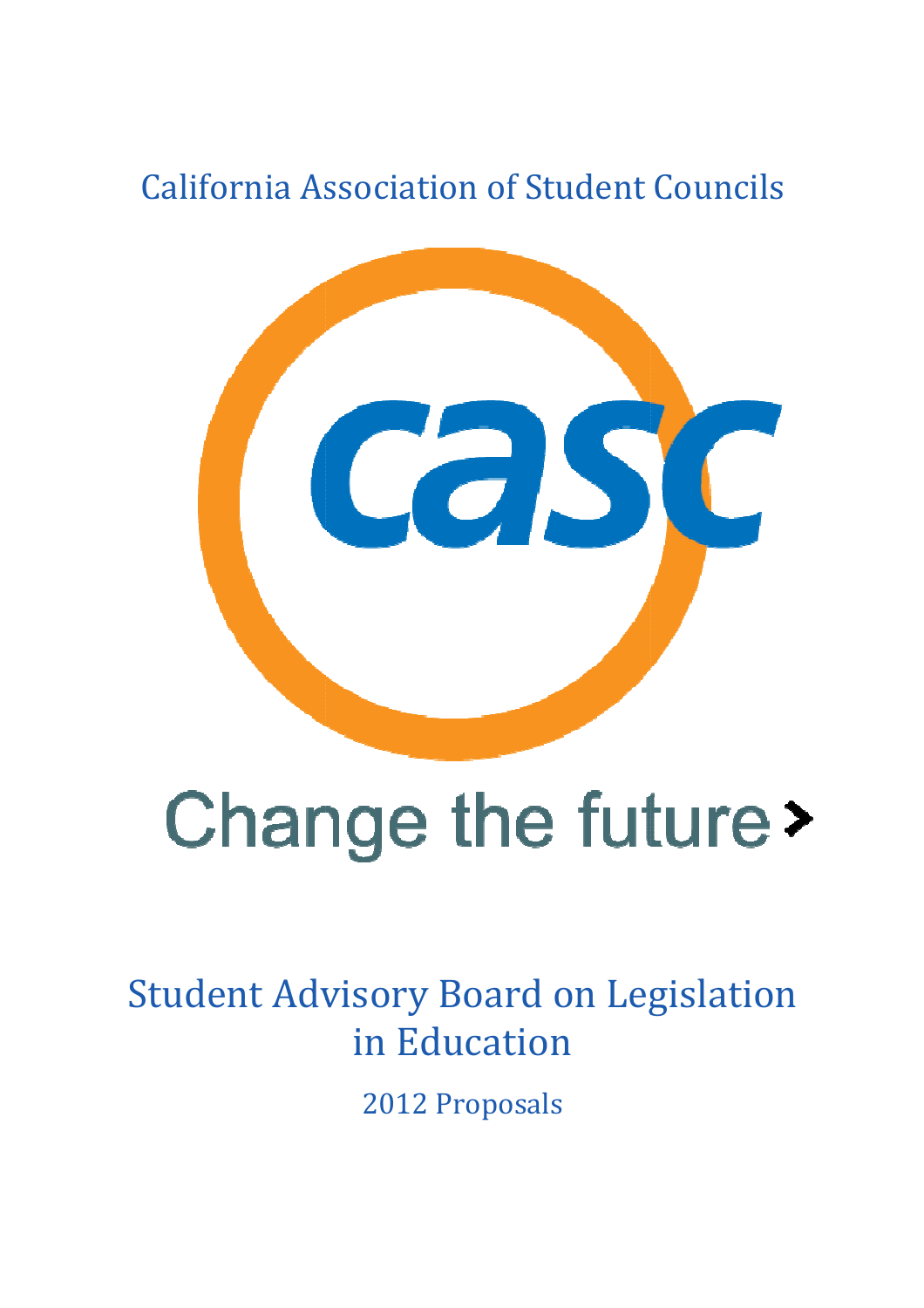# Student Advisory Board on Legislation in Education (SABLE) *Proposals Developed February 27th-29th, 2012*

# **TABLE OF CONTENTS**

*The California Association of Student Councils (CASC)* 

Executive Director: Dr. June Thompson <cascmail@aol.com> President: Ronak Ahir, Leland High School, ronak.ahir@casc.net

> 1212 Preservation Parkway Oakland, CA 94612 Phone: 510-834-2272 | Fax: 510-834-2275 www.casc.net | CASCmail@aol.com

> > Tori Leder, Lowell High School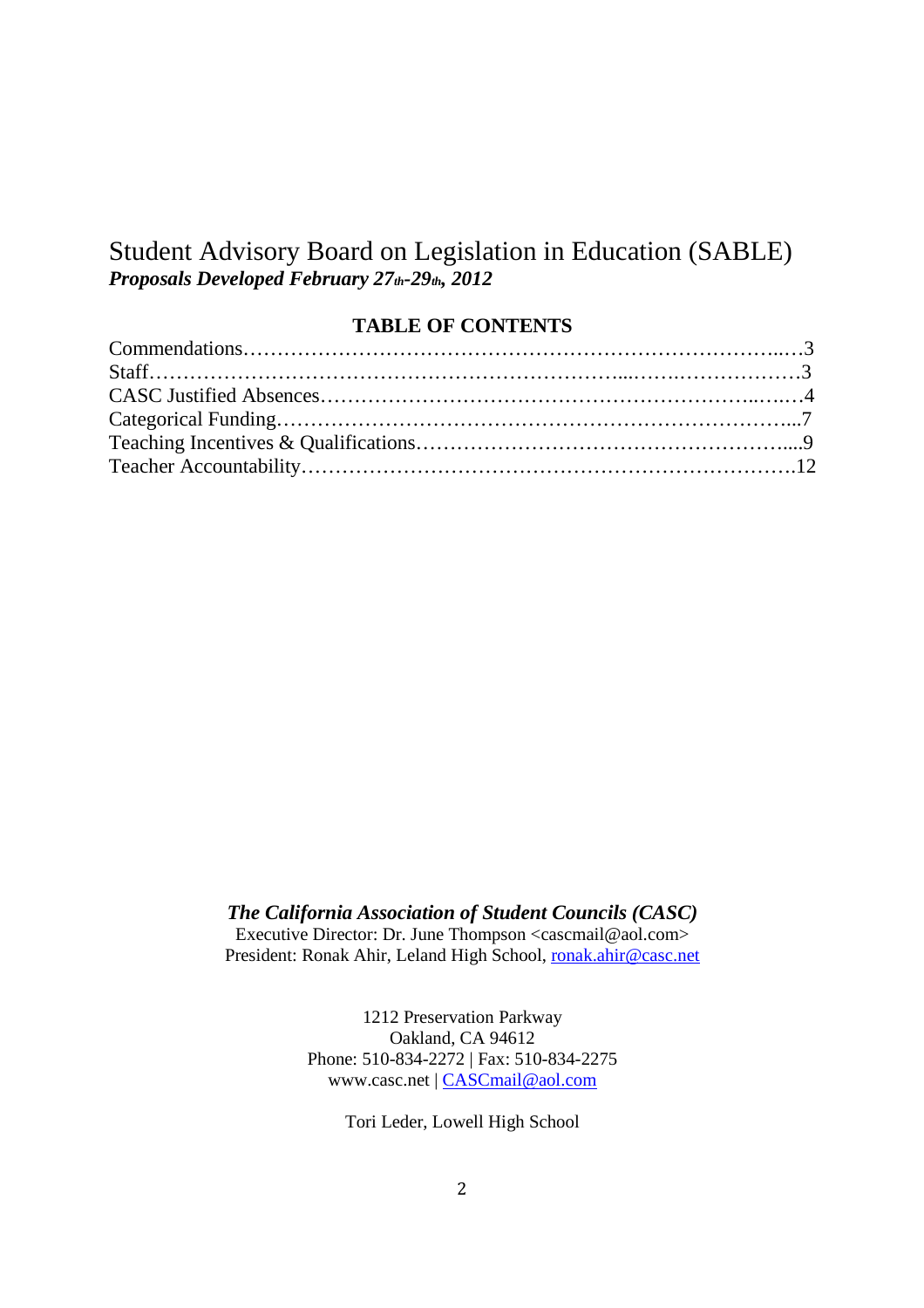# Director, Education Policy, CASC tori.leder@casc.net **COMMENDATIONS**

The Student Advisory Board on Legislation in Education (SABLE) commends the Senate Committee on Education for allocating a significant portion of your agenda to dialogue with the students of California each year since the inception of the SABLE program.

The Student Advisory Board on Legislation in Education commends Danny Alvarez, consultant for the Senate Committee on Education, for his enthusiasm, guidance, and initiative in expanding the impact of the SABLE program.

The Student Advisory Board on Legislation in Education commends Sherry Skelly Griffith, legislative advocate for the Association of California School Administrators (ACSA) for her support of student involvement in education policymaking and her willingness to speak at the SABLE program.

The Student Advisory Board on Legislation in Education commends Eric Lerum, Director of National Policy for StudentsFirst, for his support of student involvement in education policymaking and his willingness to speak at the SABLE program.

The Student Advisory Board on Legislation in Education commends Rick Pratt, consultant for the Assembly Committee on Education, for his enthusiasm and guidance in support of student engagement in education policymaking processes.

The Student Advisory Board on Legislation in Education commends former Senator Gloria Romero for her career-long commitment to youth development, for her personal support of the California Association of Student Councils through her membership on CASC's Board of Directors, and for the example she set as a leader in the California legislature.

# STAFF MEMBERS

*Director:* Tori Leder, Leland High School *Advisor:* Dr. June Thompson *Counselor Trainer (Gamma):* Menelik Tafari, Soka University of America, Aliso Viejo *Research Team Lead:* Jordan Feri, West Campus High School *Administrative Team (A-Team):* Patty Long, Mira Loma High School *Counselors:* Ronak Ahir, Leland High School; McKenna Bernosky, San Benito High School; Chany Kim, Troy High School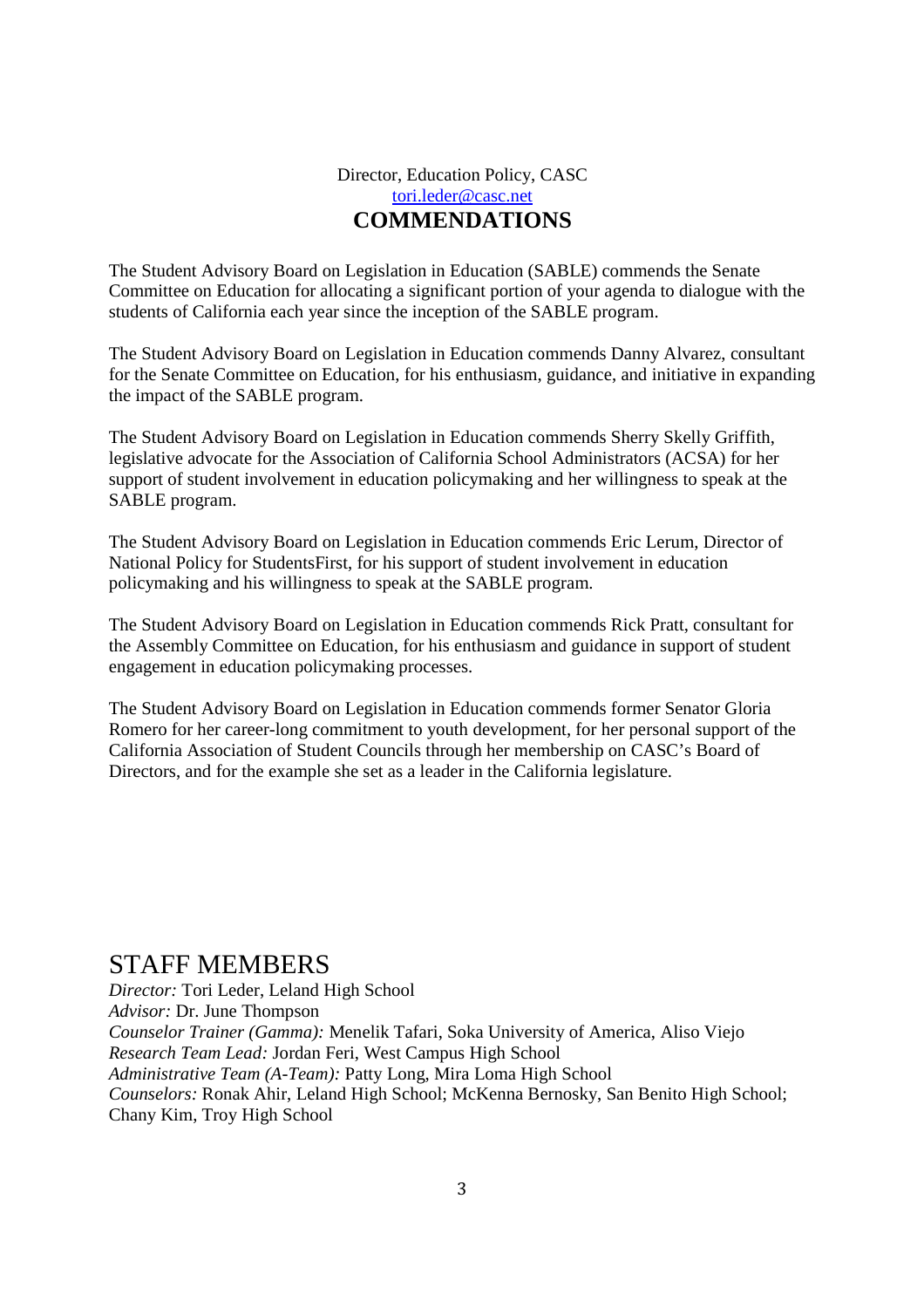*Research Team (ResTeam):* Jonathan Jeffrey, Windsor High School; Melanie Lim, Fairmount Preparatory Academy; Jennifer Phan, UC Santa Cruz

*The Student Advisory Board on Legislation in Education 15th Annual Presentation to the Senate Committee on Education - Wednesday, February 29, 2012* 

#### Justified Absences – Life Skills Training

Presenters and Authors: Ronak Ahir, Leland High School, San Jose; Jordan Feri, West Campus High School, Sacramento

#### **I. PRIORITY**

The Student Advisory Board on Legislation in Education, a program of the California Association of Student Councils, establishes the excuse of student absences garnered through the attendance of professional development and life skills training conferences as a priority.

# **II. RECOMMENDED LEGISLATIVE ACTION**

The Student Advisory Board recommends that the legislature

1. Amend Education Code 48205, pursuant to student absences, to read: "A pupil shall be excused from school when the absence is… (7) For justifiable personal reasons, including…attendance at an educational conference on the legislative or judicial process or the development of leadership/life skills offered by a nonprofit organization when the pupil's absence is requested in writing by the parent or guardian and approved by the principal or a designated representative pursuant to uniform standards established by the governing board."

#### **III. PROVEN RESULTS AND RATIONALE**

- Students are often barred from attending conferences associated with leadership training, civic engagement, and life skills training, such as the Youth Action Summit of California, the Student Advisory Board on Education, and the Student Advisory Board on Legislation in Education. This results, often, from a concern for the loss of average daily attendance funding and from a lack of officially recognized reasons for excused absence. In addition, this condition results from the wording of existing education code, which restricts acceptable conference attendance to those with a focus "on the legislative or judicial process." Such exceptions should also be extended to conferences focusing on life skills and leadership development.
- Conferences organized and directed by the California Association of Student Councils help to develop life skills officially recognized by the Secretary's Commission on Achieving Necessary Skills (SCANS, as established by the US Department of Labor) as necessary for success in the  $21<sup>st</sup>$  century.
	- o CASC addresses the Foundational Skills identified by SCANS, including reading, writing, speaking, and listening, through research, presentation skills training, communication skills training, and training in active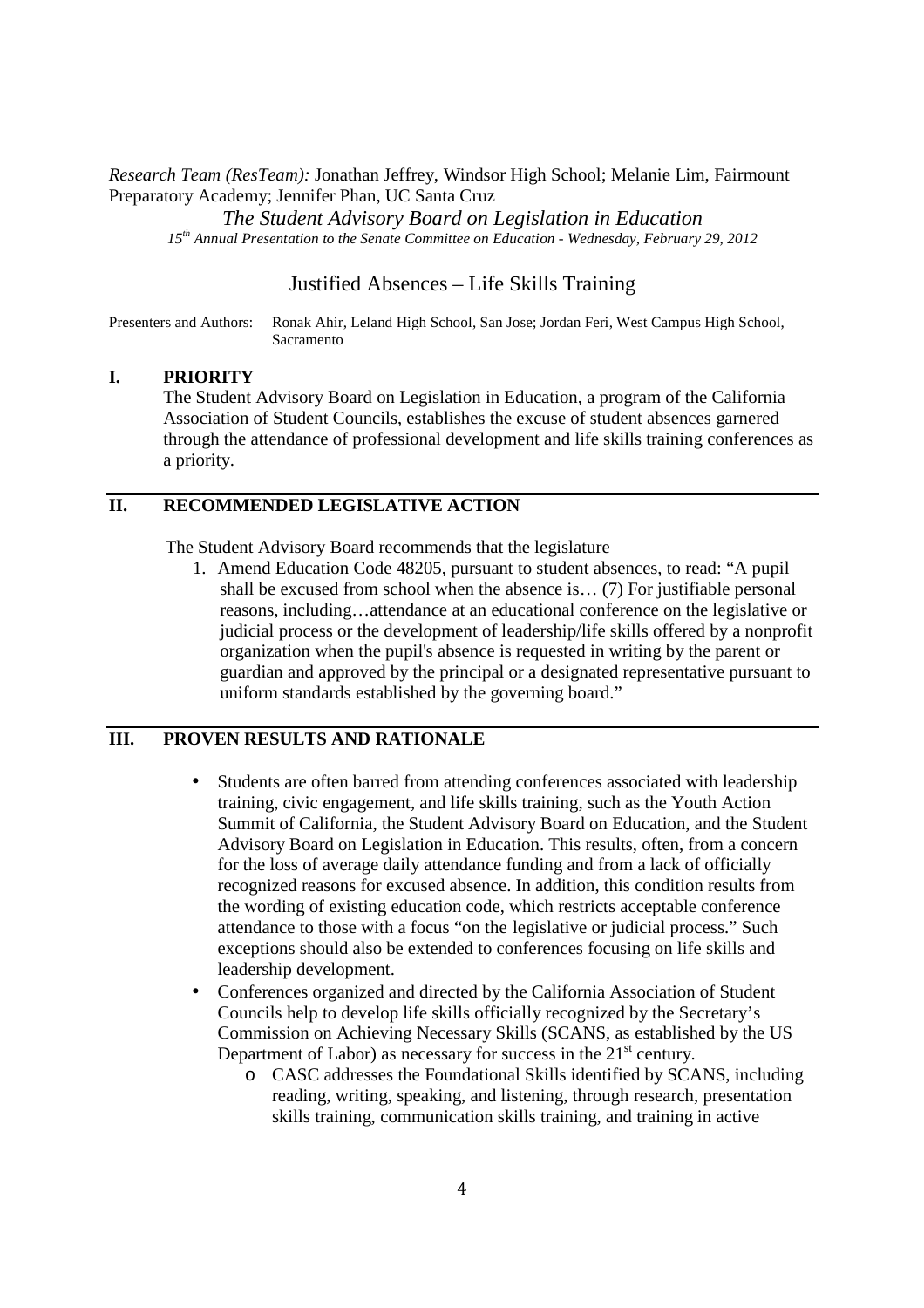listening. More complex skills, such as creative thinking, decision-making, and problem solving are developed through an emphasis on teambuilding, group consensus, and experiential learning through structured activities.

- o CASC addresses the Functional Skills identified by SCANS, including time management, technology usage, information maintenance and organization, and, especially, team dynamics, the teaching of others, and the exercise of leadership. Time management and information organization are developed through instruction in meeting and conflict management skills; technology is used in the process of researching; team dynamics are developed through structured activities, and the teaching of others and exercise of leadership are practiced via peer to peer training and the use of volunteer student staff members.
- Students who attend conferences hosted by the California Association of Student Councils have the opportunity to represent their peers in legislative and policy efforts and to instruct/be instructed by their peers on the usage of CASC's professional leadership curriculum.
- The Youth and Government program, the Model United Nations program, and the Boys'/Girls' State programs cite existing Education Code 48205 for the purpose of conference attendance. As a result, large numbers of students have been allowed to attend these programs, thus enriching their educations, and schools that delegates attend have been prevented from losing necessary and substantial funding.

# **IV. KEY ISSUES**

- Schools rely on student attendance for state funding.
- School administrator and/or teachers are often unwilling to excuse students for the purpose of attending leadership and legislative conferences.
- District attendance policies often prevent students from attending conferences which are of educational value.

# **V. FISCAL ANALYSIS**

 *What will cost money?* 

• Schools will continue to receive funding for those students who are excused on the basis of conference attendance. Thus, the state will incur minimal costs.

 *What will not cost money?* 

• Schools will continue to receive funding for the proposed excused student absences, and thus will feel no financial impact.

# **VI. PREVIOUS ACTION**

 *Relevant Education Code* 

• Section 48200 – Student Attendance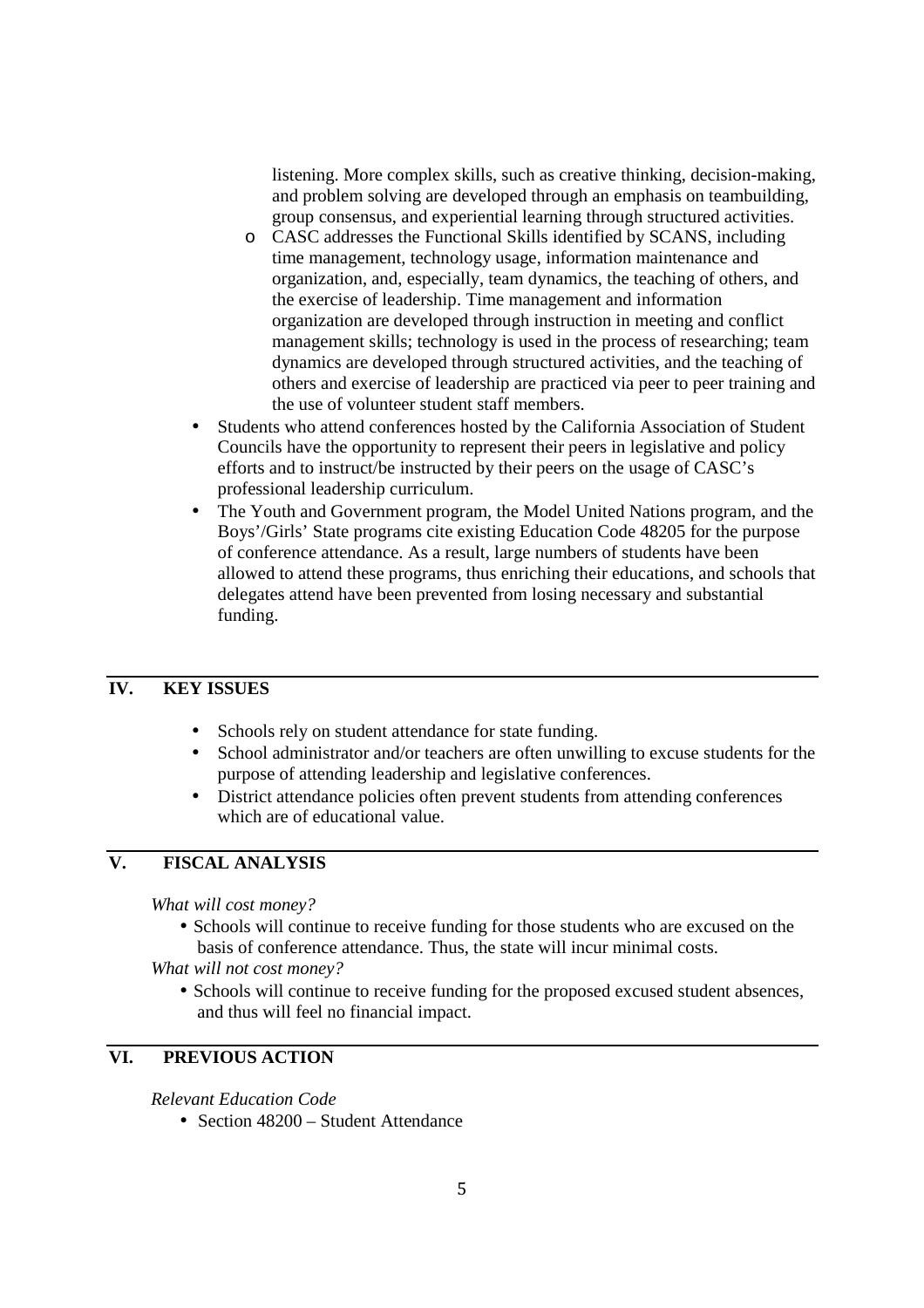• Section 48205 (7): "For justifiable personal reasons, including...attendance at an educational conference on the legislative or judicial process offered by a nonprofit organization when the pupil's absence is requested in writing by the parent or guardian and approved by the principal or a designated representative pursuant to uniform standards established by the governing board."

*Current utilization of existing legislation* 

- YMCA Youth and Government program
- Boys'/Girls' State programs
- Model United Nations program (hosted by the United Nations Association)

#### **VII. SOURCES USED**

- "Skills and Abilities." *Secretary's Commission on Achieving Necessary Skills*. North Carolina Career Resource Network, 2008. Web. 28 Feb. 2012.<http://www.soicc.state.nc.us/SOICC/planning/skillsjob.htm>.
- "Education Code Section 48200-48208." *California Legislative Information*. Web. 28 Feb. 2012. <http://leginfo.ca.gov/cgibin/waisgate?WAISdocID=44645314945+2+0+0&WAISaction=retrieve>.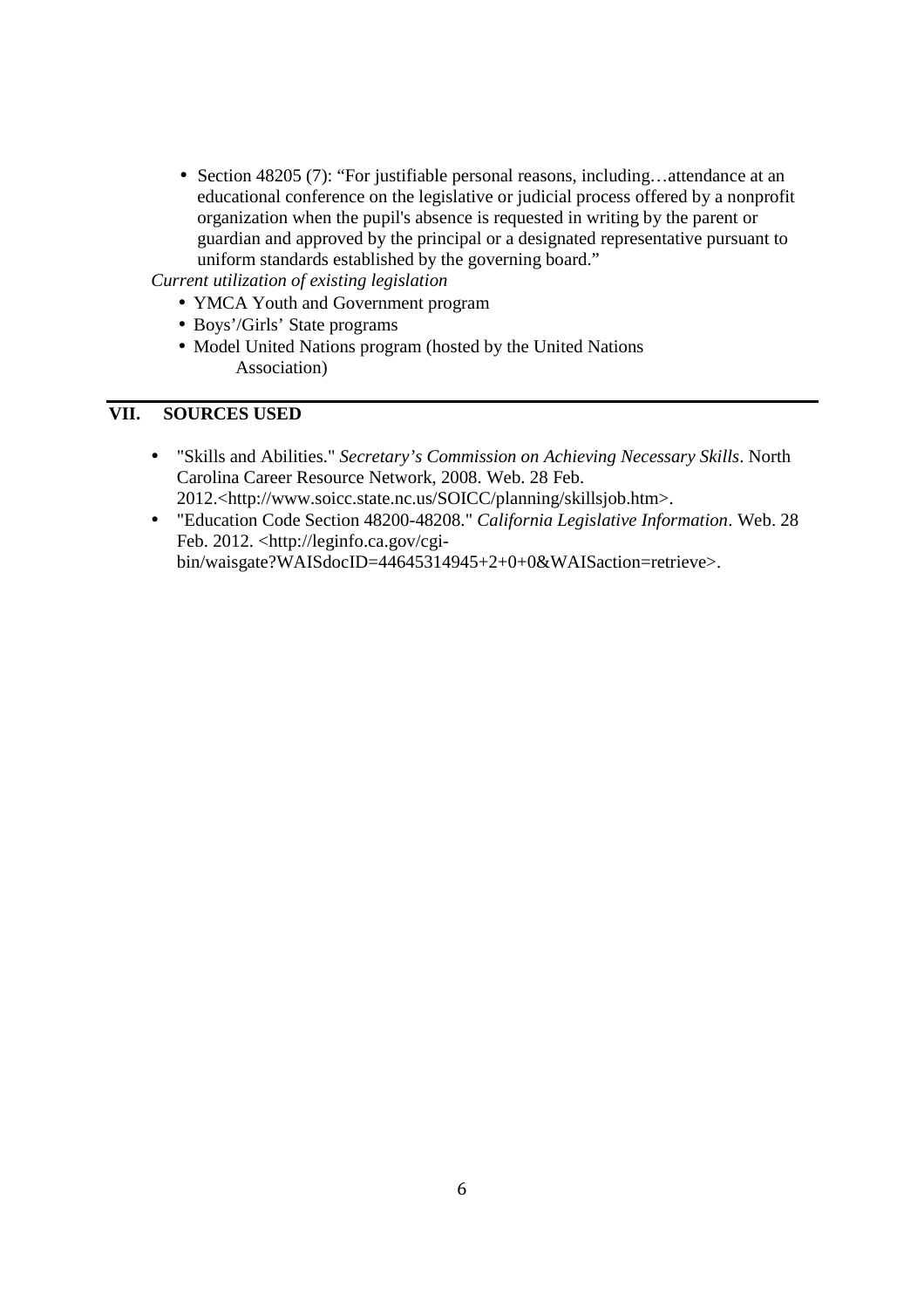#### *The Student Advisory Board on Legislation in Education 15th Annual Presentation to the Senate Committee on Education - February 29, 2012*

# Categorical Funding

| Presenters:  | Annie Hadley, Moorpark High School, Moorpark; Denzell Perry, Dominguez High School,<br>Compton; Kes Rittenberg, Oakland Technical High School, Oakland                                                                                                                                                                                                                                                                                                                                                                      |
|--------------|-----------------------------------------------------------------------------------------------------------------------------------------------------------------------------------------------------------------------------------------------------------------------------------------------------------------------------------------------------------------------------------------------------------------------------------------------------------------------------------------------------------------------------|
| Writers:     | Farah Billah, Mira Loma High School, Sacramento; Isha Patel, Simi Valley High School, Simi<br>Valley                                                                                                                                                                                                                                                                                                                                                                                                                        |
|              | Group Members: Crystal Carpenter, Foothill High, Redding; Navyjot Gill, Golden Valley High, Bakersfield;<br>Kimiko Guillermo, Oakland Technical High School, Oakland; Frederick Horowitz, North<br>Hollywood High School, North Hollywood; Belinda Li, Mira Loma High School, Sacramento;<br>Darren Liu, Los Altos High School, Hacienda Heights; Gagik Movsisyan, Rio Lindo High School,<br>Sacramento; Kathryn Nassar, Half Moon Bay High School, Half Moon Bay; Isabel Yglecias, Kit<br>Carson Middle School, Sacramento |
| Facilitator: | Chany Kim, Troy High School, Fullerton                                                                                                                                                                                                                                                                                                                                                                                                                                                                                      |

# **I. PRIORITY**

The Student Advisory Board on Legislation in Education, a program of the California Association of Student Councils, establishes support for an amended version of the 2012–13 Proposition 98 Spending Changes of Governor Brown's 2012-2013 Budget Proposal.

# **VIII. RECOMMENDED LEGISLATIVE ACTION**

The Student Advisory Board recommends that the legislature:

- 1. Support the 2012–13 Proposition 98 Spending Changes of Jerry Brown's 2012- 2013 Budget Proposal, amended to state that School Site Councils are ensured the power to control the allocation of general-purpose funds.
- 2. Maintain a checks and balances system between districts and School Site Councils that is consistent with the current processes dealing with the allocation of funds.

#### **III. PROVEN RESULTS AND RATIONALE**

Categorical funds don't address each school's needs. Schools often rationalize the spending of categorical funds to fulfill their priorities. Local control of these resources is essential during times of financial hardship, because without this authority, schools and districts are unable to perform their responsibilities to their communities.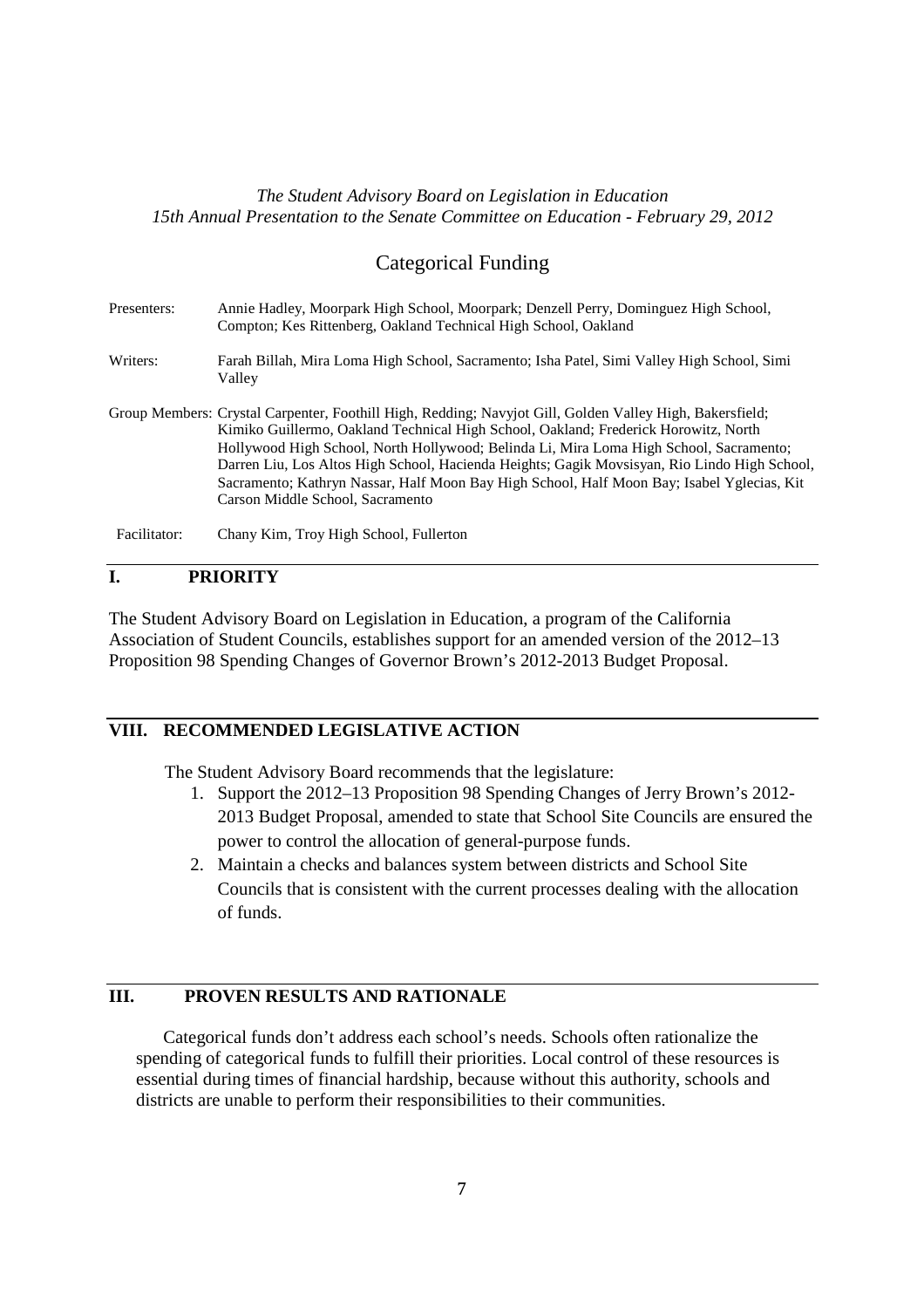Governor Brown's proposal addresses this immediate concern by transferring the majority of the categorical funds provided by the state into the basic fund, allowing districts to focus on their individual priorities and obligations to contracted professionals. To ensure that the needs of each school are addressed, we believe that site councils should be involved in this process.

Students desire a more effective method of allocating available funds to their designated areas of need. Many schools have irregular distribution of their monetary supply. As stated in Section II, titled *Recommended Legislative Action*, a system of checks and balances must be put in place in order for funds to achieve their full potential in each context.

Restrictions on categorical funds have become detrimental to the academic health of many schools. A school such as Dominguez High School in Compton, which has a counselor to student ratio of one to 750, is unable to use categorical funds that do not address the priorities of their school to pay for additional counselors.

At Golden Valley High School in Bakersfield, the first few weeks of the 2011 school year were spent taking students out of classes due to both a lack of staff and excess of students. This unfortunate teacher-student ratio is a result of the school's inability to hire and maintain teachers. Instead of spending funds on symptoms, we believe that schools should have the opportunity to negotiate the reallocation of resources to address their needs and priorities.

The Student Advisory Board conditionally supports the 2012–13 Proposition 98 Spending Changes of Jerry Brown's 2012-2013 Budget Proposal, in the case that school site councils are incorporated in the process of the allocation of resources, after school districts designate funds for contracted employees. We believe that this addition would ensure that the priorities and needs of each school are discussed and addressed at the local level.

# **IV. KEY ISSUES**

- The categorical funds allocated to schools often do not parallel the needs and priorities of the school.
- Governor Brown's current proposal fails to take into account local voices at the school level, which school site councils have provided in the past and can continue to provide.

# **V. FISCAL ANALYSIS**

• See state Legislative Analyst's fiscal impact report.

#### **VI. PREVIOUS ACTION**

#### *Relevant Education Code*

• 41300.1: Instructional Improvement and Accountability

#### *Current legislative action*

• Governor Brown's Proposed 2012-2013 Budget, specifically Proposition 98 spending changes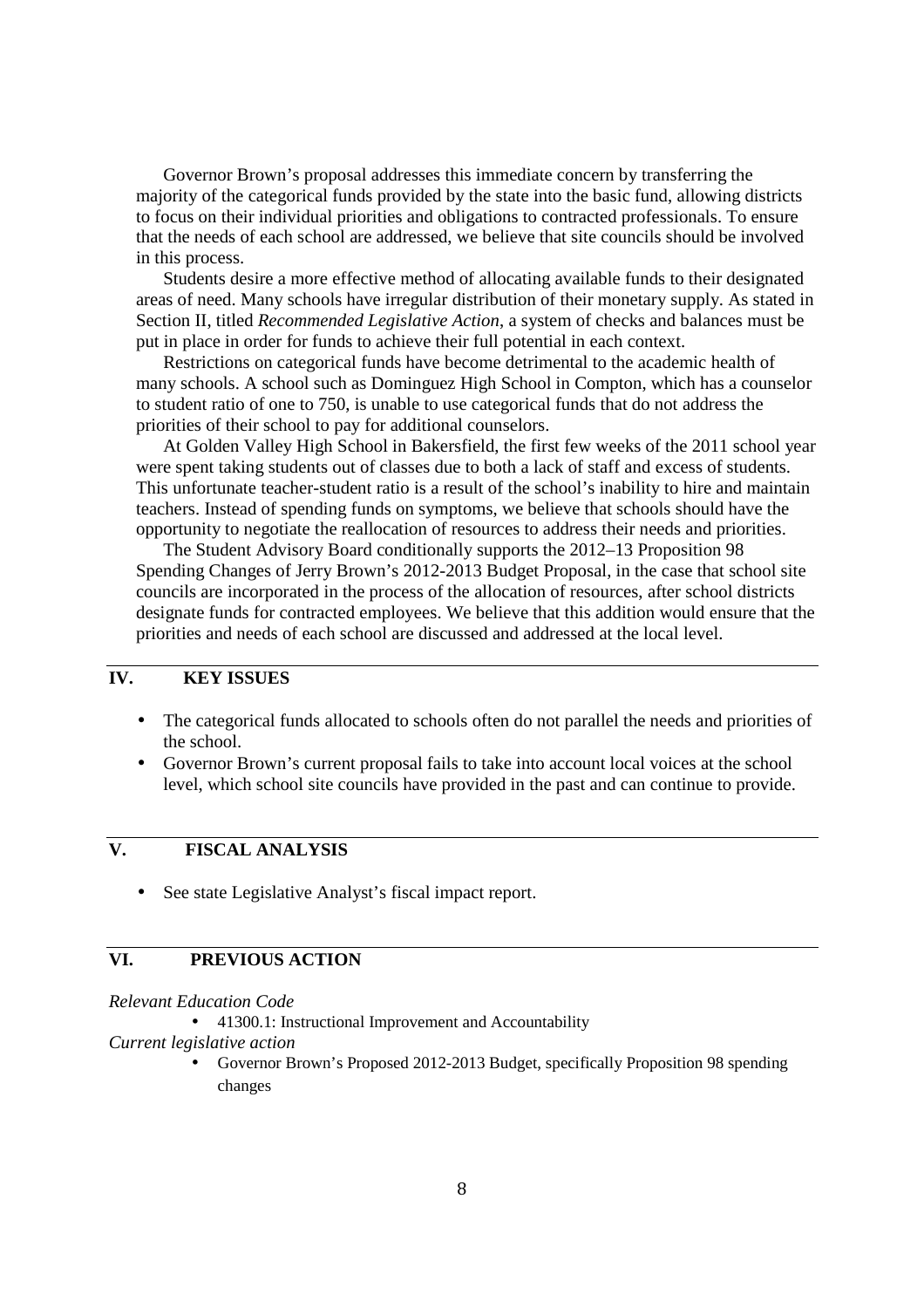#### *The Student Advisory Board on Legislation in Education 14th Annual Presentation to the Senate Committee on Education – Wednesday, February 29, 2012*

# Teaching Incentives & Qualifications

| Presenters:  | Esha Lal, Granite Bay High, Granite Bay; Sarah Murray, Rosary High, Yorba Linda<br>Kunal Shah, Mira Loma High, Sacramento                                                                                                                                                                                                                                                                        |
|--------------|--------------------------------------------------------------------------------------------------------------------------------------------------------------------------------------------------------------------------------------------------------------------------------------------------------------------------------------------------------------------------------------------------|
| Writers:     | Sarah Murray, Rosary High, Yorba Linda; Ajay Shanmugham, Troy High, Brea; Mariah Steiger,<br>Windsor High, Windsor; Gina Wu, St. Francis High, El Dorado Hills                                                                                                                                                                                                                                   |
|              | Group Members: Wendy Cheung, Arcadia High, Duarte; Emily Duan, Mira Loma High, Carmichael; Rebeca<br>Corrales, Kit Carson Middle School, Sacramento; Dimiter Radonov, Redwood High, Tiburon;<br>Yvette Ramirez, Kit Carson Middle School, Sacramento; Joseph Rubin, Windward School,<br>Beverly Hills; Anton Saleh, Beverly Hills High, Beverly Hills; Maddie Thomas, Petaluma High,<br>Petaluma |
| Facilitator: | McKenna Bernosky, San Benito High School, Hollister                                                                                                                                                                                                                                                                                                                                              |

# **I. PRIORITY**

The Student Advisory Board on Legislation in Education, a program of the California Association of Student Councils, establishes incentivizing the entrance of top-tiered students into the teaching profession as well as ensuring the quality of California instructor credentialing as priorities.

# **II. RECOMMENDED LEGISLATIVE ACTION**

The Student Advisory Board recommends that the legislature

- 1. Raise the current passing score of fifty-one percent on the California Basic Educational Skills Test (CBEST) to a seventy percent standard passing score.
- 2. Mandate the visibility of a numerical score breakdown of the CBEST scoring on all teacher transcripts.
- 3. Re-evaluate the CBEST so that it adequately reflects teacher competency.
- 4. Compel the University of California Board of Regents and the California State University Board of Trustees to offer a partial tuition reimbursement for students in the top thirty percentile of their graduating class who make a five-year commitment to serve as a public school teacher in the state of California.

## **III. PROVEN RESULTS AND RATIONALE**

According to the State Department of Education, the State of California is committed to providing quality education to, "[prepare] students to live, work, and thrive in a highly connected world." Unfortunately, low quality teachers and a lack of teaching incentives prevent this goal from being achieved. Because teachers are an integral part of student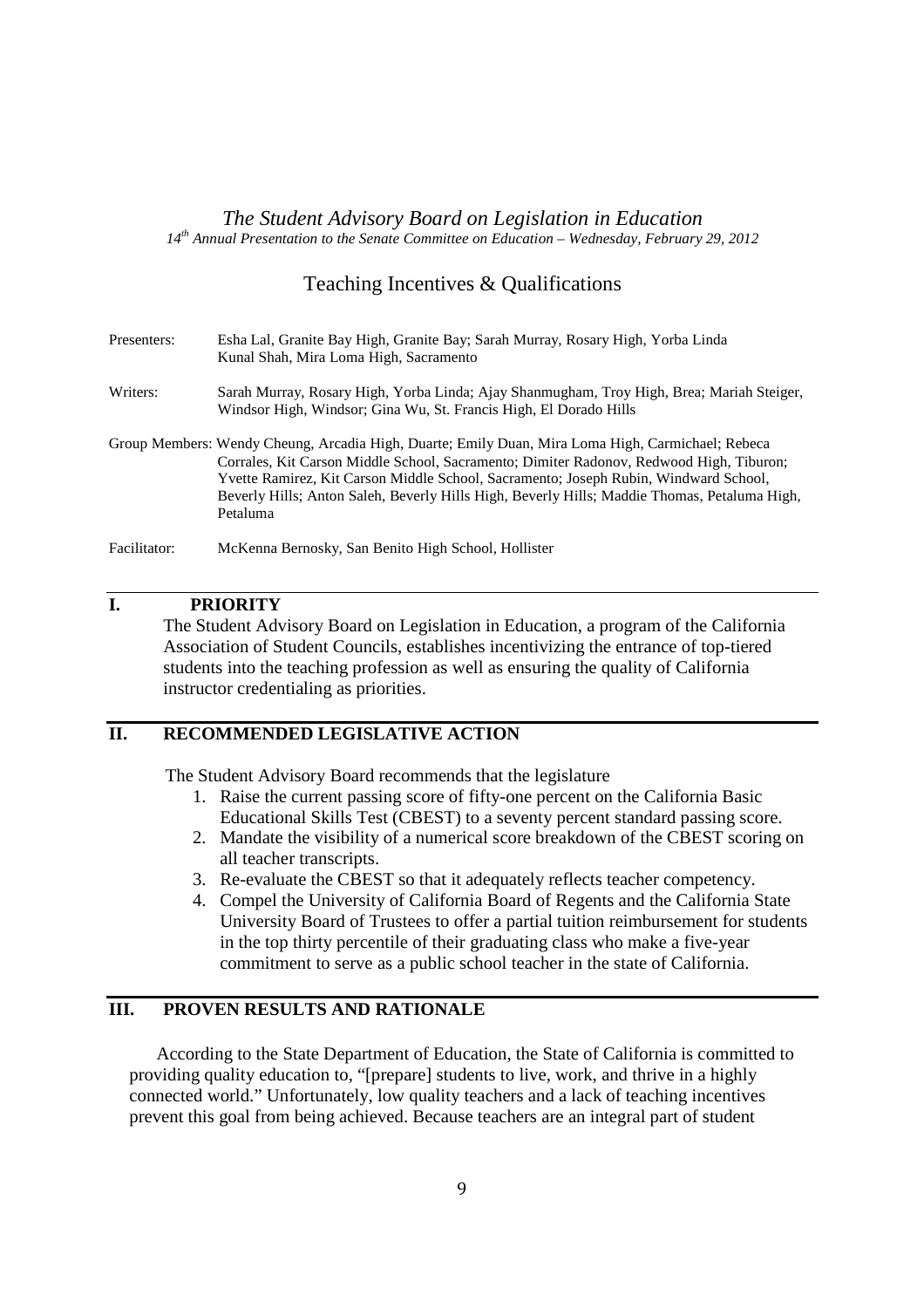achievement and the success of the State of California, we see improving teacher quality as an imperative.

In order to do this, we recommend that the State Legislature address the fifty-one percent score necessary to pass the CBEST and receive a teaching credential. By raising the required passing score to seventy percent, we can ensure that more qualified candidates make it through the credentialing process. This standardization is aligned with the standard score to receive a passing mark, or C average. It is reasonable and logical to ask our teachers for the same level of performance.

Furthermore, the lack of transparency regarding teachers' CBEST scores results in an incomplete knowledge of teachers' capability. With this in mind, we suggest a mandatory score breakdown be included in all teacher transcripts in order to better provide districts with an understanding of teacher quality. In addition, we propose that the Senate Education Committee endorse more rigorous content for the CBEST. The questions, which resemble those of a seventh-grade standardized assessment, do not adequately reflect the knowledge and skills necessary for service as a teacher. Therefore, we recommend an in-depth analysis of the current test to ensure rigor in its content so that it better identifies quality teachers.

Finally, public education has been unable to wrest elite and promising college students from competing career paths. This is a detriment to the public education system, and in turn, California students. We recommend that the State Legislature compel the University of California Board of Regents and the California State University Board of Trustees to offer a partial tuition reimbursement program for students in the top thirty percentile of their graduating class who commit to five-years as a public school teacher in the state of California. By considering these implementations, the California State Legislature can make great strides towards improving the quality of teachers and the public education system.

#### **IV. KEY ISSUES**

- There are few widespread incentives to motivate top-tiered college graduates to enter the teaching field. There is also a lack of interest in becoming teachers as a result of the social stigmas associated with the teaching profession.
- The inadequate passing requirement (minimum 51%) necessary for the CBEST adversely affects the quality of education in California.
- CBEST scores on teachers' transcripts are reported as a pass or fail grade, rather than a numerical score.
- Content of the CBEST does not adequately ensure quality teachers.

# **V. FISCAL ANALYSIS**

*What costs money?* 

- Re-evaluating the content of the California Basic Educational Skills Test and strengthening the test standards would require mild to moderate costs.
- Implementing the reimbursement program would require substantial costs. However, we anticipate that, in due time, the benefits will far outweigh the costs.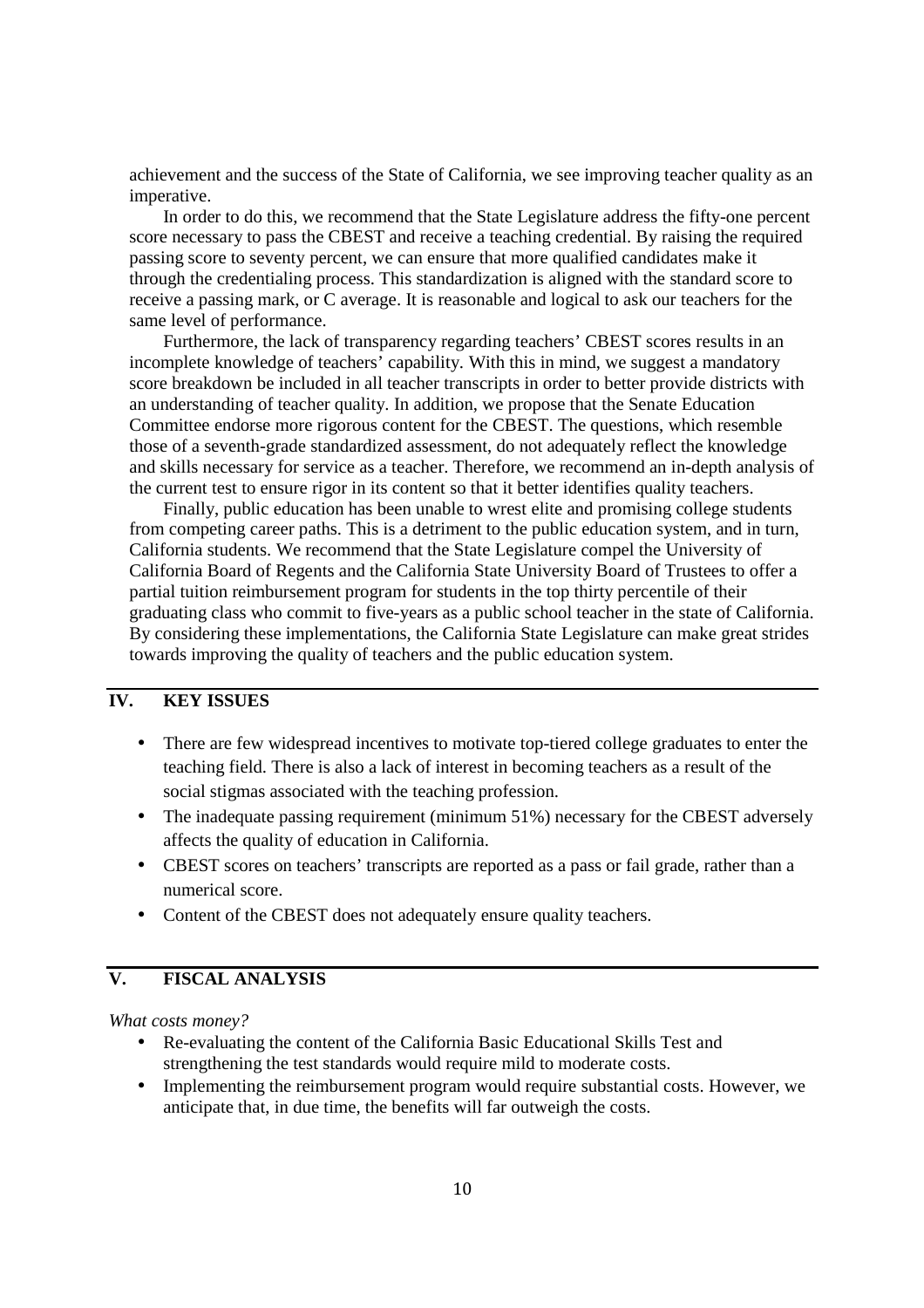*What doesn't cost money?* 

• Changing the accepted score of the California Basic Educational Skills Test as well as the transparency of the numerical scores on aspiring teachers' transcripts would not result in any cost.

# **VI. PREVIOUS ACTION**

*Relevant Education Code* 

• E.C. 44525 and 4258, regarding basic skills proficiency and teacher credentialing *Student/CASC action* 

- 2001 SABE Proposal Teacher Recruitment and Retention; Creation of a Committee to campaign for teacher recruitment
- 2002 SABE Proposal Teacher Quality; Prevent the usage of emergency teacher credentialing
- 2005 SABE Proposal Quality Teaching in Underperforming Schools; Training for teachers at underperforming schools
- 2006 SABE Proposal Integrated Evaluation of Teacher Quality; Student participation in the evaluation of teachers
- 2010 SABE Proposal Teacher Effectiveness; Teacher evaluation by students implemented in all California schools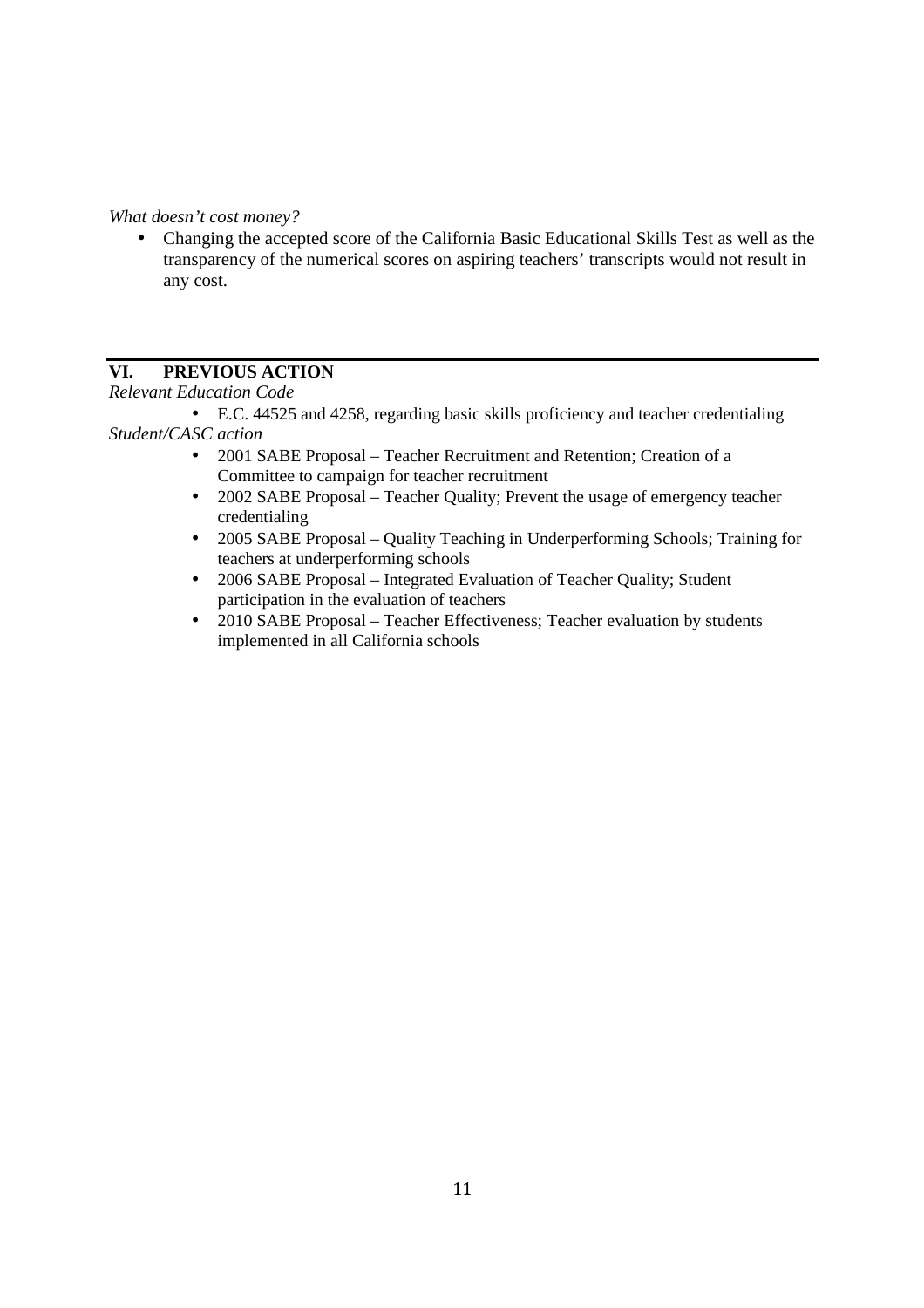#### *The Student Advisory Board on Legislation in Education 15th Annual Presentation to the Senate Committee on Education - Wednesday, February 29, 2012*

#### Teacher Accountability

| Presenters:    | Michael Abbott, Terra Linda High School, San Rafael; Brandon Barry, Placer High<br>School, Auburn; Rikki Hu, Mira Loma High School, Sacramento; Chelsea Lim, Palos<br>Verdes Peninsula High School, Rancho Palos Verdes; Sergio Lopez, Leland High School,<br>San Jose                                                                               |
|----------------|------------------------------------------------------------------------------------------------------------------------------------------------------------------------------------------------------------------------------------------------------------------------------------------------------------------------------------------------------|
| Writers:       | Chloe Acebo, South Pasadena High School, South Pasadena; Eden Concoff, Malibu High<br>School, Malibu                                                                                                                                                                                                                                                 |
| Group Members: | Alma Almanza, Wasco High School, Wasco; Covey, Brandon, Kit Carson Middle<br>School, Sacramento; Felisa Cruz, American Canyon, American Canyon; Hector Delgado,<br>Wasco High School, Wasco; Amrit Narwan, Granite Bay High School, Sacramento;<br>Connor Regan, Troy High School, Villa Park; Amanpreet Sidhu, Mira Loma High<br>School, Sacramento |
| Facilitator:   | Ronak Ahir, Leland High School, San Jose                                                                                                                                                                                                                                                                                                             |

# **I. PRIORITY**

The Student Advisory Board on Legislation in Education, a program of the California Association of Student Councils, establishes ending the California teacher tenure policy and instituting an effective evaluation system as a priority.

#### **II. RECOMMENDED LEGISLATIVE ACTION**

The Student Advisory Board recommends that the legislature

- 1. Remove the teacher tenure protection clauses of the California Education Code, eliminating permanent employment status in the state education system.
- 2. Implement a multi-faceted, merit-based system that includes peer, student and administrative evaluation, as well as student test scores, to assess the effectiveness of a teacher.

# **III. RATIONALE**

The qualifications for a teacher to obtain and maintain tenure are not indicative of his or her daily classroom performance, ability, or effectiveness. This current system does not provide for any type of annual evaluation to ensure quality teaching, thus negatively impacting students' wellbeing and motivation. As the Student Advisory Board on Legislation in Education, we believe that it is of great importance to create an evaluation system that will monitor educators' teaching effectiveness and the success of their students. We recognize teachers' desire for the job security provided by the tenure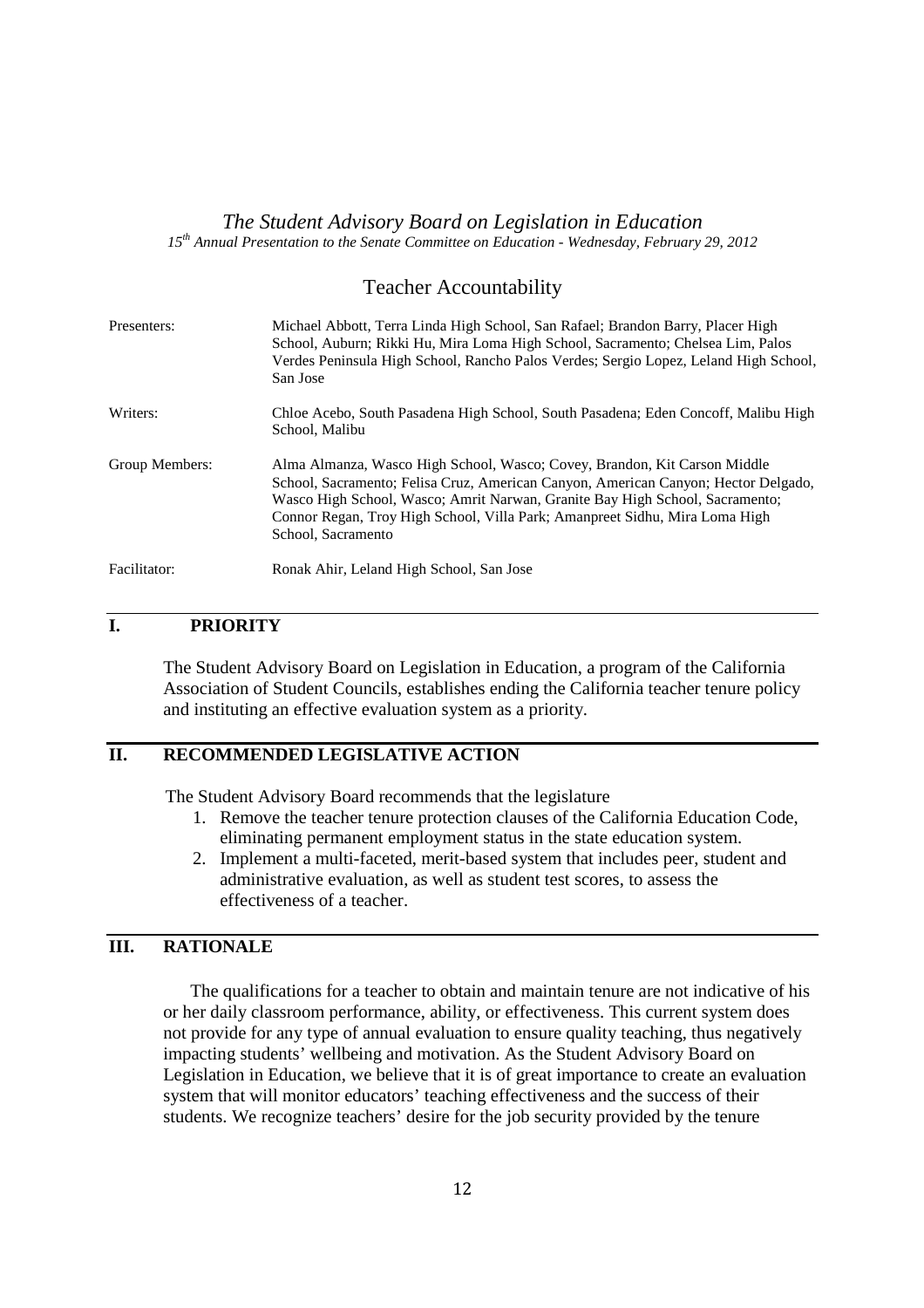system, but we believe that to improve of our education system the state must hold teachers to a higher standard throughout their teaching career. Research recently conducted by economists from Harvard University and Columbia University has determined that effective teachers can increase a classroom's lifetime income expectancy by as much as  $$700,000$ .<sup>1</sup> Students want teachers who have an honest desire to teach and utilize innovative practices, such as an emphasis on experiential learning. As students, we believe that abolishing tenure will put us on a better track to achieve this goal.

We see the most effective alternative to the current tenure system to be a multifaceted evaluation process that would continually monitor teachers' effectiveness. This system would encompass administrators' observations, peer and student evaluations and value-added testing scores on an annual basis to more accurately account for all aspects of a teacher's ability as an educator. This type of merit-based evaluation will be more effective than the seniority based tenure system. In a merit-based system the quality of instruction would continuously improve. In the current system, long-term tenured teachers are allowed to become complacent and often cease to improve their practices because their jobs are protected. Moreover, there is no other industry in which employees are granted job protection after a two-year period of loyalty. Because education directs the future of the world, teachers must be held accountable for the development of their students.

# **IV. KEY ISSUES**

- There are no qualifications for teacher tenure.
	- i. Tenure is not indicative of a teacher's daily classroom performance, ability or effectiveness after having received their tenure.
	- ii. No merit-based alternative system exists for evaluating teachers in public education.
	- iii. Students are forced to accept the current tenure system, and often suffer from teachers' inabilities, ineffectiveness, and poor performance.
- Educators and administrators agree that there are poorly performing teachers, but nothing is being done to ameliorate the situation.
	- i. Eighty-one percent of administrators and fifty-eight percent of teachers state that there is a tenured teacher on their campus who is performing poorly. <sup>2</sup>
	- ii. It can cost hundreds of thousands of dollars to go through the complex due process procedures to fire a tenured teacher.<sup>3</sup>

#### **V. FISCAL ANALYSIS**

 $\overline{\phantom{a}}$ 

 *What will cost money?* 

<sup>1</sup>Lowrey, Annie. "Big Study Links Good Teachers to Lasting Gain." *The New York Times,* (Education section. 6 January 2012).

<sup>&</sup>lt;sup>2</sup>Daniel Weisberg, Susan Sexton, Jennifer Mulhern, and David Keelin, "The Widget Effect" (The New Teacher Project: 2009), 6.

<sup>3</sup> Song, Jason. "Firing tenured teachers can be a costly and tortuous task." *The Los Angeles Times,* (Local section. 03 May 2009).